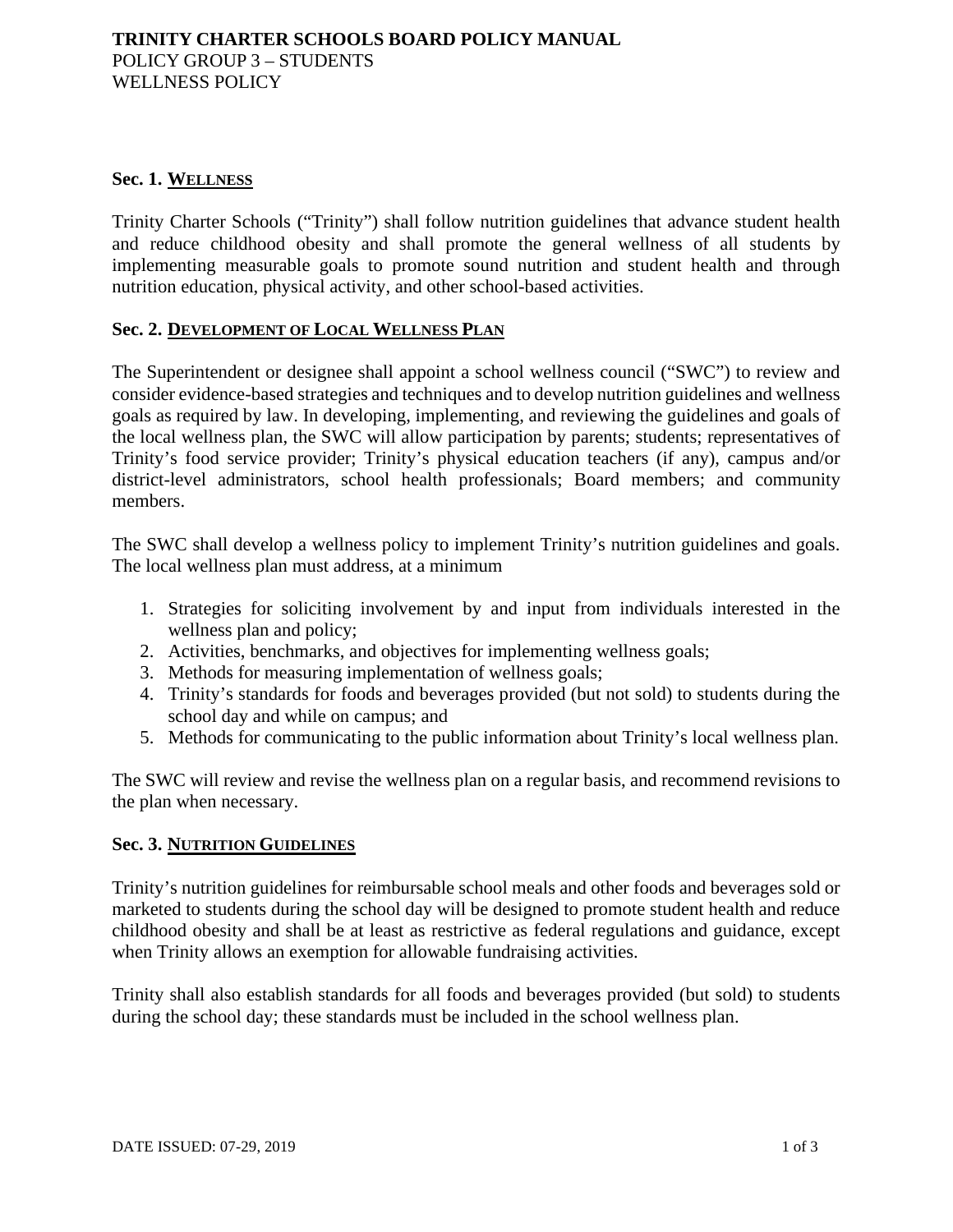## **Sec. 4. WELLNESS GOALS**

#### **Sec. 3.13.4.1. Nutrition Education**

Trinity shall implement, in accordance with law, a coordinated health program with a nutrition education component and shall use health course curriculum that emphasizes the importance of proper nutrition. This program will encourage participation in the National School Lunch Program, the School Breakfast Program, and any other supplemental nutrition and food programs offered by Trinity.

In addition, Trinity establishes the following goals for nutrition education:

- 1. Students will receive nutrition education that fosters the adoption and maintenance of healthy eating behaviors.
- 2. Nutrition education will be a Trinity-wide priority and will be integrated into other areas of the curriculum, as appropriate.
- 3. Staff responsible for nutrition education will be adequately prepared and will participate in professional development activities to effectively deliver the program as planned.
- 4. Food service staff, teachers, and other school personnel will coordinate the promotion of nutrition messages in the cafeteria, the classroom, and other appropriate settings.
- 5. Educational nutrition information will be shared with families and the general public to positively influence the health of students and community members.

# **Sec. 3.13.4.2. Physical Activity**

Trinity shall implement, in accordance with law, a coordinated health program with physical education and physical activity components and shall offer at least the amount of physical activity for all grades required by the Texas Education Code or Commissioner Rule.

In addition, Trinity establishes the following goals for physical activity:

- 1. Trinity will provide an environment that fosters safe and enjoyable fitness activities for all students, including those who are not participating in competitive sports.
- 2. Physical education classes will regularly emphasize moderate to vigorous activity.
- 3. Trinity will encourage teachers to integrate physical activity into the academic curriculum where appropriate.
- 4. Trinity will encourage parents to support their children's participation, to be active role models, and to include physical activity in family events.

#### **Sec. 3.13.4.3. Other School-Based Activities**

Trinity establishes the following goals for creating an environment conducive to healthy nutrition and physical activity and to promote a consistent wellness message to the school community: